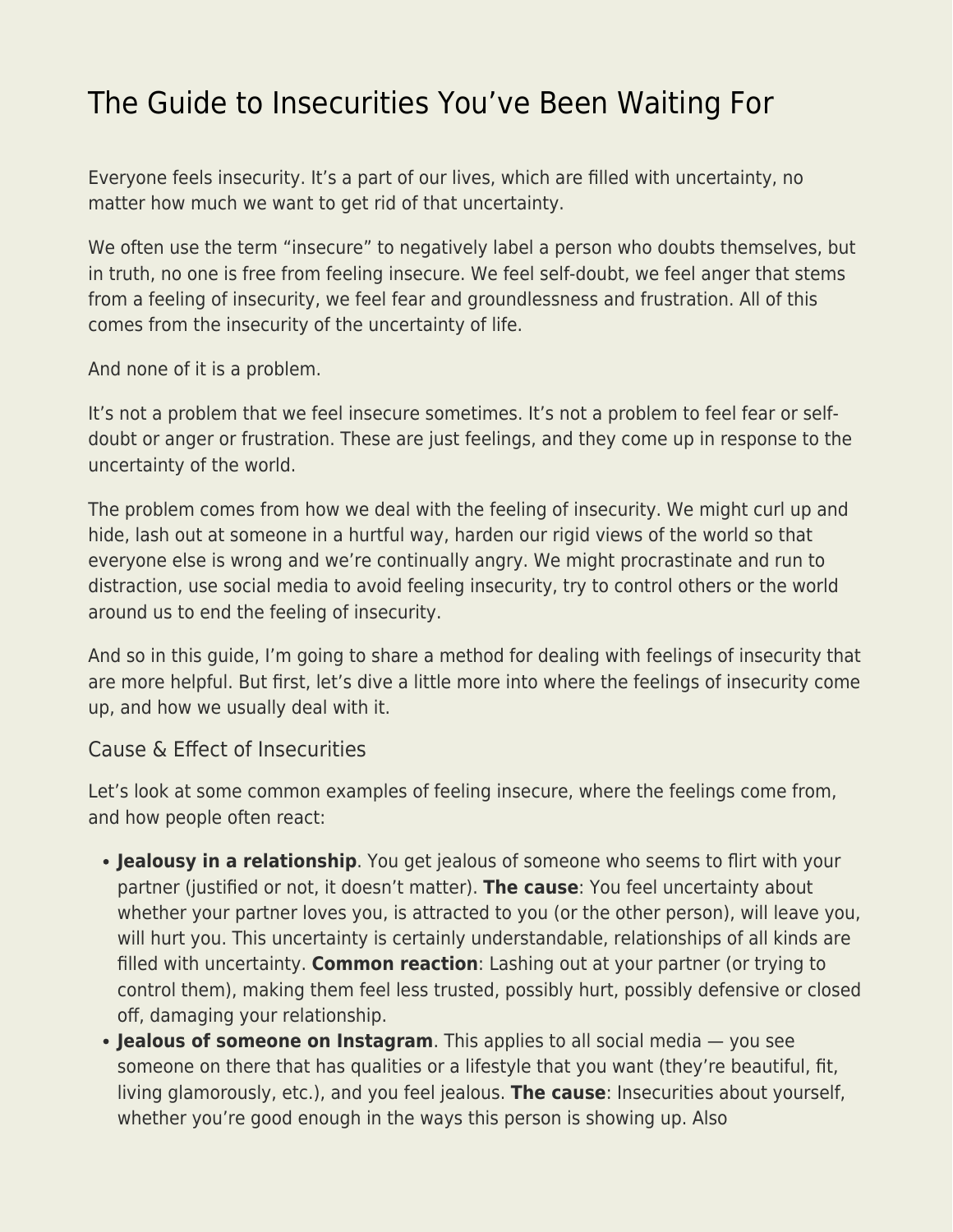understandable, as we all have uncertainty about ourselves. **Common reaction**: You feel bad about yourself and/or irritated with the other person, and these can lead to a number of actions, like stalking the person with jealousy, criticizing yourself more, or comforting yourself with food, distractions, shopping, etc.

- **Irritated with the way someone acts**. You see someone acting a certain way (maybe they're being annoyingly brashly confident) … and it irritates you. **The cause**: Often it's not really a problem with the other person, but more of an insecurity about yourself — you'd like to be more confident (for example) and so when the other person seems confident, it touches a wound of uncertainty about yourself. **Common reaction**: You get irritated with the person, shut yourself down to them, judge them, putting up a wall between yourself and others.
- **Feeling self-doubt**. We all feel self-doubt about ourselves, and it can come up in many ways. **The cause**: This self-doubt stems from not knowing if we're good enough to deal with the uncertainty of the world around us. We don't know if we're strong enough, smart enough, good-looking enough, likable enough, interesting enough to be liked, admired, loved, successful in this world. **Common reaction**: There are a lot of common reactions to self-doubt — hiding from doing hard things, criticizing yourself frequently, projecting your doubts on others, and more.
- **Procrastination on a difficult task**. We all procrastinate, not because we're lazy and weak, but because a task is uncertain, uncomfortable, overwhelming. **The cause**: The insecurity of the task comes from not knowing how to do it, fearing failure, feeling like it's too difficult for you. **Common reaction**: Put off doing the uncertain task, going to a distraction or easy task that feels more secure.
- **Worried about an upcoming trip or event**. You have a trip or upcoming event that feels uncertain, so you're worrying about it a lot, maybe even thinking about not going. **The cause**: Just the uncertainty of the upcoming situation causes insecurity — it's not your usual situation that you're comfortable and familiar with. **Common reaction**: Lots of worrying, trying to control the situation by overplanning, lots of research, considering avoiding the event/trip.
- **Feeling overwhelmed or behind on everything**. Many of us feel this almost every day at some level, but even higher when we are forced to take a break (when traveling or when we get sick, for example) and feel like we're really behind. **The cause**: The uncertainty of whether we'll be able to handle the huge workload we have, or a huge and complicated task. **Common reaction**: When we get this feeling, we commonly get some anxiety, and either want to shut down and run to distractions, or we lash out at others or ourselves because we don't like the feeling, instead of just doing the work. These reactions often make the problem worse.
- **Not wanting to take part in something out of your comfort zone**. Let's say a workshop or other kind of activity that is not familiar, overwhelming, strange to you, not your usual thing, and so you might want to just avoid that kind of uncomfortable thing. **The cause**: The activity is completely out of your comfort zone, and causes you all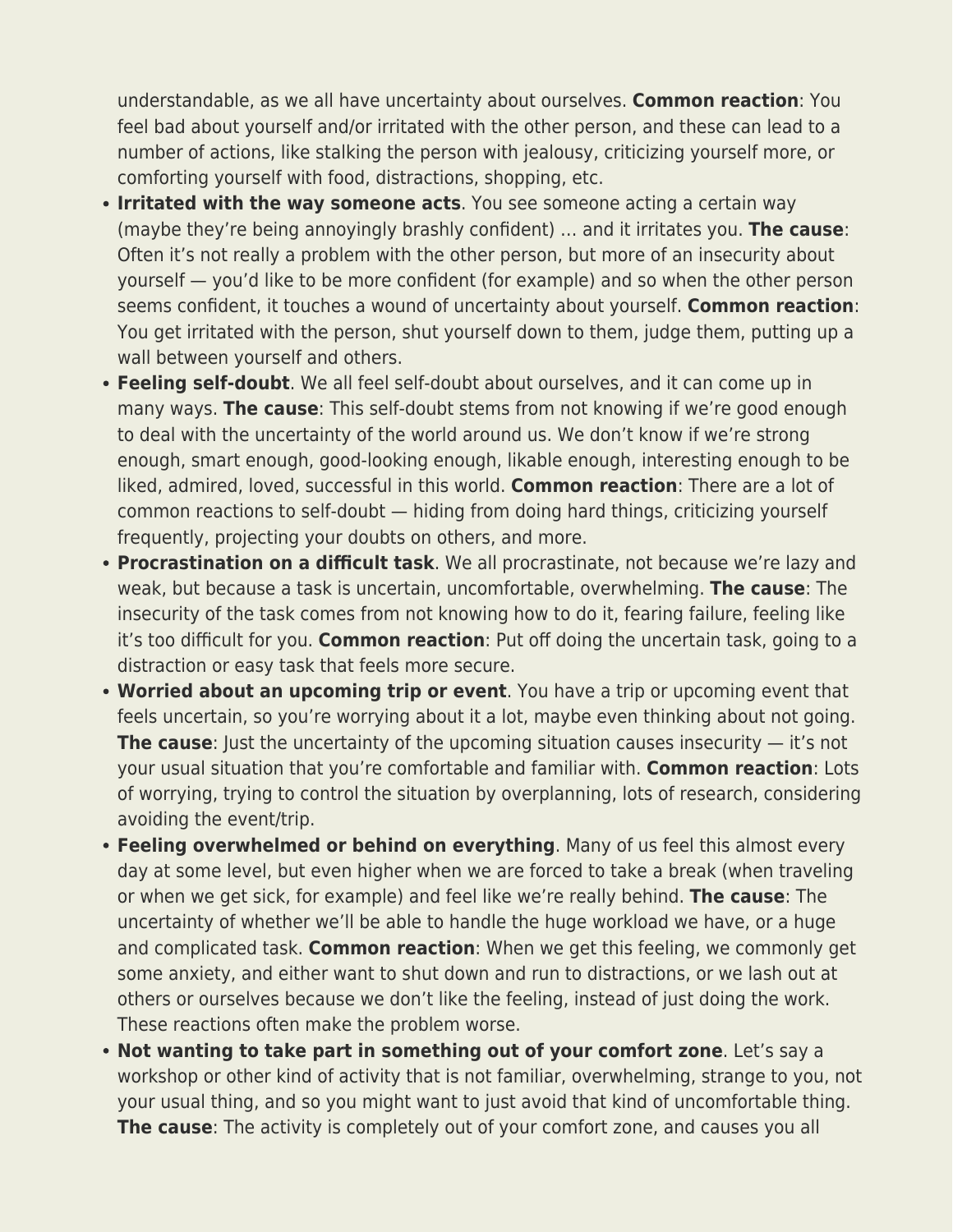kinds of uncertainty about what it will involve, how you'll do, what you'll be asked to do, what kind of other people will be there, what they'll think of you. At the heart is uncertainty about whether you'll be up to the task and whether you'll be OK. **Common reaction**: Avoiding these kinds of uncomfortable activities, which means we never stretch beyond our small zone of comfort into something bigger. We limit ourselves.

As you can see, these situations (and there are many more common situations involving insecurity) all have a couple things in common:

- 1. **Cause is uncertainty**: Our lives are uncertain. Projects and tasks and events and trips and activities are uncertain. Relationships and how other people act and what they think of us are all filled with uncertainty. Our minds feel this as a kind of insecurity, felt within the body. And then it triggers a thought pattern about ourselves, about the situation, about the other people.
- 2. **Common reactions are unhelpful**: We avoid, shut down, run away, procrastinate, lash out at others, complain, beat ourselves up, run to distractions, shut our hearts to others, limit ourselves. These are not usually helpful patterns, but they are the ways that we habitually deal with the feeling of insecurity.

We can't avoid the feeling of insecurity in our vastly uncertain lives. But we can find more helpful ways of dealing with the feeling.

## A More Helpful Method

In short, a more helpful way of dealing with this feeling of uncertainty is to just stay in it. Learn to be OK in it. In fact, learn to see the deliciousness in it, so that we no longer have to run to our old patterns.

Here's how I'd recommend working with the feeling of insecurity:

- 1. **Drop in**. Notice that you're feeling a feeling of insecurity in this moment, and drop your attention from your thoughts about the situation to the sensations in your body. Stay here for a moment, turning towards in with curiosity.
- 2. **Don't act on your feeling of insecurity**. Whatever you do, don't take action from this place of insecurity. Not yet. Notice your first urge, what action you want to take … but don't follow the urge. It might be to judge someone, complain, lash out, run to distractions, procrastinate, comfort yourself, shut your heart down, hide, avoid, quit. Don't take that action. Just stay in the insecurity for now.
- 3. **Relax into it**. We often feel tension and anxiety around having a feeling of insecurity. Allow yourself to relax into it, relaxing the muscles in your body that have tensed up because of the feeling of insecurity. Open your mind to this feeling, allowing it to be there, finding more curiosity about it.